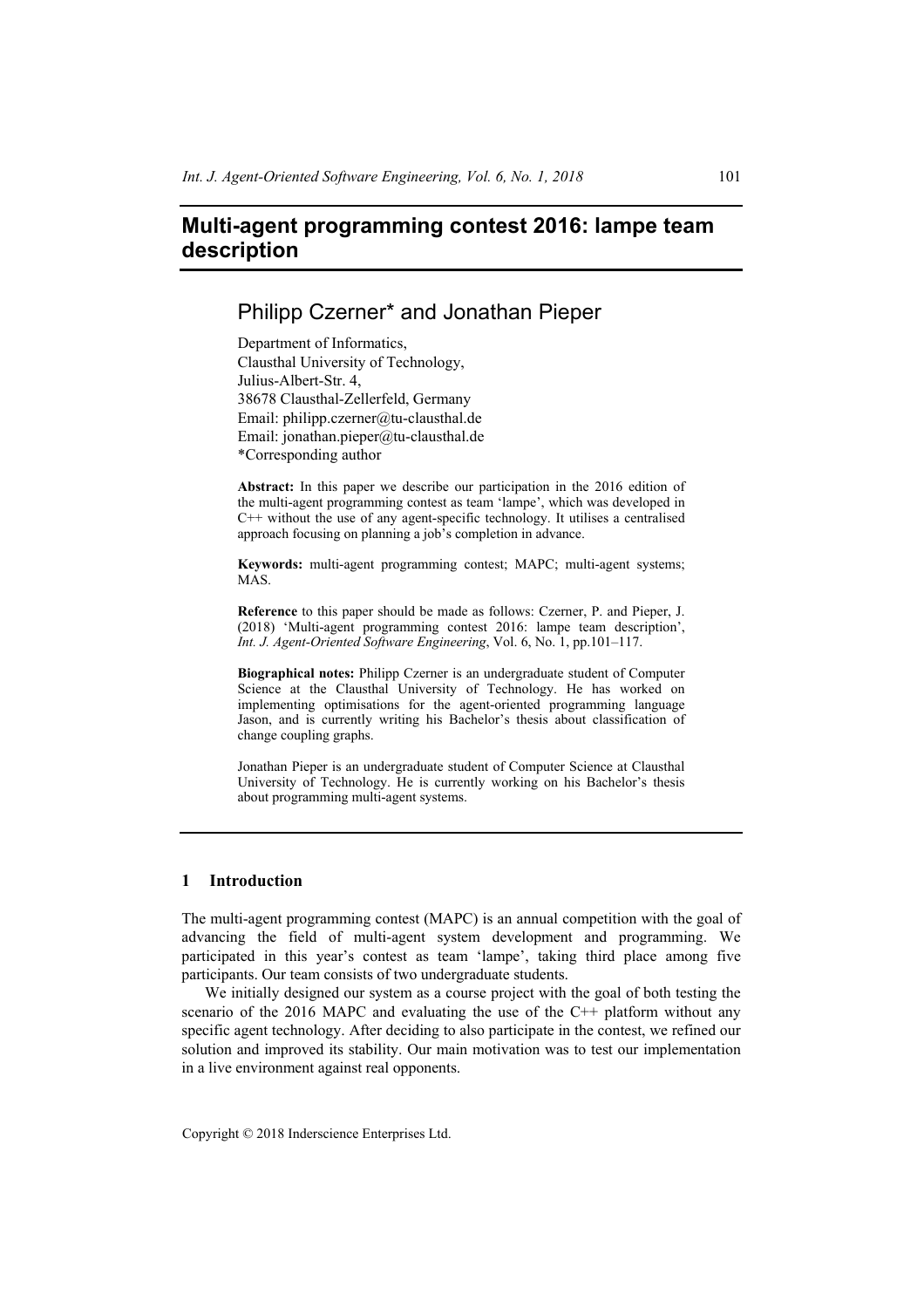The library we developed in our course project was originally called 'lampe', which is an acronym for 'library for agent manipulation and planning efficiently'. We also used this name for our team.

# **2 System design and implementation**

Our design focused on creating a system for this year's MAPC, without using agent specific technology or architectures typical for agent programming. Instead we employed conventional programming techniques.

# *2.1 Architecture*

We chose to organise our agents in a centralised fashion, meaning that a single entity holds all data and controls the agents. The rest of our system is designed as a framework, which manages the connection with MASSim and parses the messages sent to the entity. Then, the entity processes this information and returns actions for all agents. It communicates with the framework only over this interface; no other data is shared. We call the specific interface implemented by the entity in our framework 'Mothership', as well as the specific implementation of that interface used in the contest.

#### **Figure 1** Structure of the framework



**Figure 2** Agent architecture

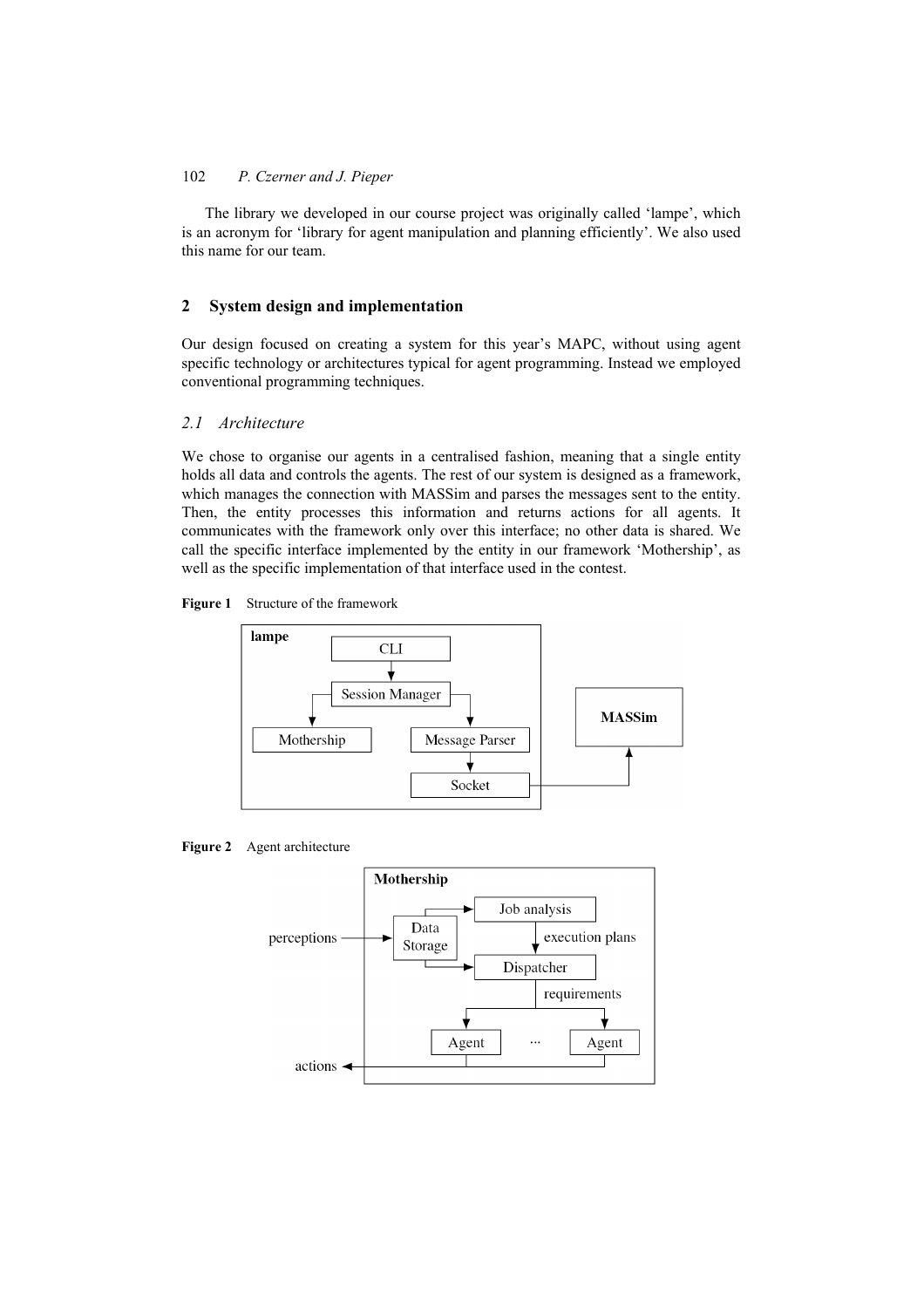The general structure of the framework is shown in Figure 1. The user configures the application via a command-line interface, which in turn calls the session manager, to handle the necessary state of a connection with MASSim over multiple simulations. The session manager relies on the message subsystem to communicate with MASSim over a TCP/IP socket. It instantiates a Mothership for each simulation and transfers the perceptions and actions between the Mothership and the message layer.

The system is designed to allow for different implementations of the entity using the same interface, making them easily replaceable. We did only implement a single version, which was used in the contest. Its agent architecture is shown in Figure 2, with arrows indicating data flow.

Perceptions of all agents are stored in a single location. There is some bookkeeping to infer additional information as well as to update internal state. The data is then used by the job analysis to generate an execution plan for each job, which consist of a series of steps to complete the jobs. The dispatcher uses these to rate the profitability of jobs and select a job to pursue. The steps of the execution plan (called requirements) are then dispatched to the agents and executed.

This architecture is specific to the strategy employed, which is described in detail in Section 3.

Due to employing a single entity to control all agents, there is no need for agent communication, nor do the agents need to coordinate their actions. Consequently, our system lacks any components for message passing between agents or similar facilities.

#### *2.2 Implementation*

Our system was implemented in  $C++$ , without the usage of any agent-specific technology. We chose C++ due to our familiarity with the language as well as the freedom to build our own abstractions on top of the data. While another benefit of  $C++$  is its efficiency and potential for high performance, we did not find any part of our platform to be performance critical and did not perform any optimisations. There are no specific benefits of C++ with regards to our architecture or strategy; the system could easily have been implemented in a comparable, general-purpose programming language.

Choosing  $C^{++}$  required us to implement a framework to handle the communication with the MASSim platform. This framework connects to MASSim using TCP/IP sockets. It converts the transmitted XML into C++ data structures and vice versa. The framework also handles authentication and provides a command-line interface.

The entity implementing the Mothership interface is implemented as a single class containing all simulation data as members and a handful of methods. It is responsible for all agent behaviour. Most parts of our strategy are well suited to being implemented using (long) linear pieces of code organised in a few methods, making further encapsulation unnecessary. In fact, the three main components job analysis, requirement dispatching, and requirement execution (the agents) are implemented using a single method each.

The entity consists of 882 lines of code. (All counts exclude comments and blanks.) The whole project has 4805 lines. A large part is responsible for communication with MASSim (1200 lines).We wrote some experimental agent code, which was not used during the contest; it amounts to 1027 lines. The code that provides the application, manages the connection to the server and interfaces with the operating system is 1084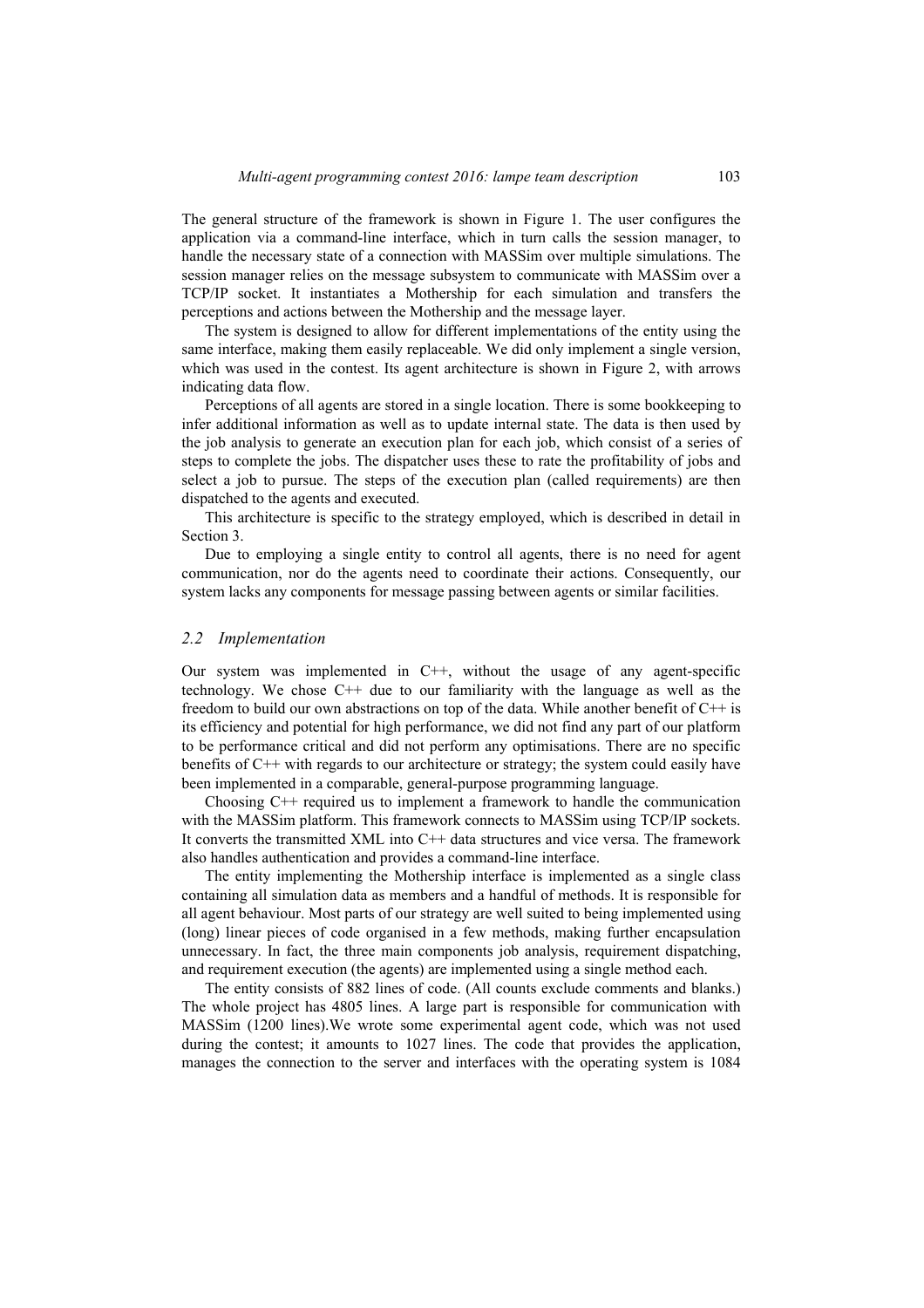lines long. The remaining 612 lines consist of custom containers and general convenience functions.

We decided not to use any advanced  $C++$  features or modelling techniques (such as templates, inheritance or exceptions) for the agents' logic in favour of a straightforward approach. Similarly, we did not distribute our agents over multiple machines for the contest and ran the program inside a single thread.

#### **3 Strategy**

Our strategy is based on a central entity controlling the agents, which collects and processes all perceptions and then dispatches requirements to individual agents. Requirements are an abstraction over actions, enabling multi-staged operations, managing the charge of the agent and handling failed actions transparently (requirements are discussed in Section 3.3 in more detail). They are small enough to be process able by a single agent. The agents execute their respective requirement, yielding an action that is then returned to the server.

The team tries to complete one job at a time, using exactly the resources needed for the job. No items are bought speculatively; we wait until we find a profitable job and then buy the items required to complete the job. Completing a job may involve multiple steps of buying and assembling items, each possibly requiring multiple agents to cooperate. We deal with this by constructing a dependency tree in advance, which consists of the requirements necessary to complete the job, together with their dependencies.



**Figure 3** Overview of the strategy

Thus, we have three components: the job analysis to build the dependency tree, the dispatcher, which executes this tree by assigning requirements to agents, and the finite state machines that execute the requirements, yielding the actions for the agents.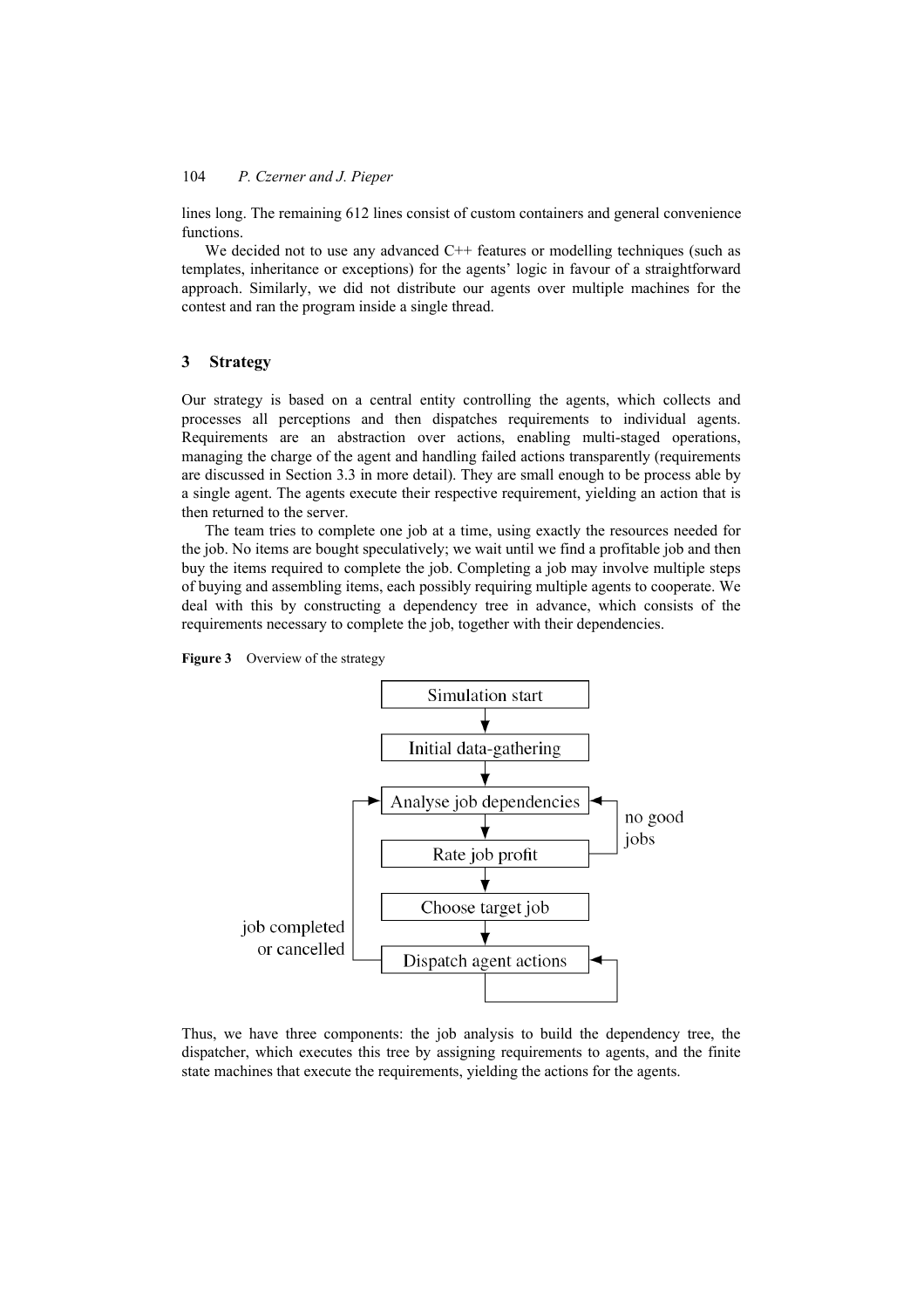We ignore many aspects of the simulation, such as hidden information (except the prices of items), transfer of items between agents, storage facilities (apart from job deliveries), dump locations, auction jobs, posting jobs, the street grid, and the other team.

Figure 3 shows the general strategy of our team. First, we gather data that is not available globally, but limited to agents near a certain facility. This allows us to estimate the value of jobs. If a profitable job was found, the actions necessary for its completion are dispatched, until the job is either completed or cancelled. We then repeat this process and continue analysing available jobs.

This is a simplified overview; gathering data and estimating the profitability of jobs happens simultaneously whenever there is no active job. It does, however, reflect the observable behaviour of our agents in practice. Usually all necessary information is collected at the beginning of a round, and after completing a job another profitable job is found right away.

## *3.1 Data gathering*

Price and amount of items in stock at the various shops are only visible to agents near those shops. In order to gather this data, agents are sent out to the different shops at the beginning of each simulation. This happens whenever the team is without a job and there are shops left to explore.

The fuel requirements for this are moderate and it does not represent a loss of time, as the search is conducted only until a profitable job has been found. Items with an unknown price can be bought, but are assumed to be highly expensive. Whenever the team has completed (or failed) a job and is waiting for the next one, this search continues, until all shops have been visited once. Since the price of a shop item is static and the amount is assumed to be sufficiently high, this information is used throughout the simulation.

In order to gather this information, every shop is successively assigned to the nearest available agent, excluding trucks due to their low speed. Faster agents are preferred (this holds true for almost every assignment the dispatcher performs).

Most decisions are based solely on the state of the requirements and the most recent perception. We derive knowledge about the state of the world in only two cases, item prices and items delivered for cancelled jobs. The latter is necessary to retrieve the items for a later job.

### *3.2 Job analysis*

Before any job is selected for execution, it is first screened for profitability and feasibility. First, we generate a list of necessary steps to complete the job. For each item there may be multiple possibilities of acquisition, these include buying, assembling or taking it from an agent's inventory or a storage facility. The latter one is a fallback if the agents do not manage to complete the job; it only retrieves items that have previously been delivered to a now cancelled job.

If an item can either be bought or assembled, in general the latter yields more profit and is preferred. However, in order to avoid problems with completing jobs in time, agents prefer to buy items more than two levels deep in the recipe tree, with the first level being the items requested by the job.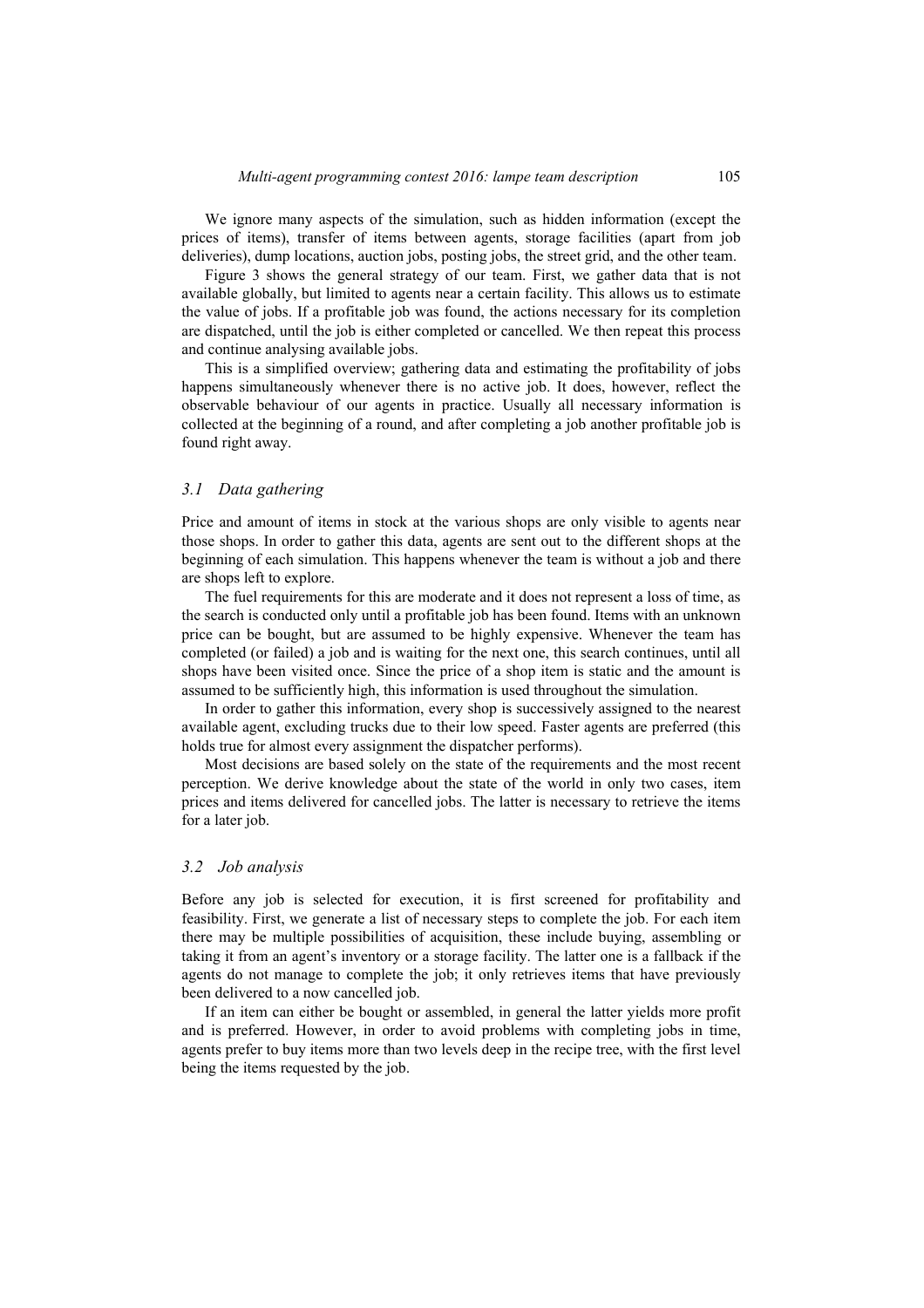To assemble an item, the routine recursively runs on the ingredients (there can at most be one recipe for an item) and tools needed. There is a separate requirement for each ingredient and tool, and an additional one for crafting the item. To buy an item the routine tries to find the shop offering the lowest price. As the amount of items in stock at shops is quite generous, items are always assumed to be available.

Items not found during the data-gathering phase can be bought, but their price is estimated too high for these jobs to be chosen.

The analysis produces a list of requirements to complete a job. Any requirement may be marked as a dependency for another requirement. They are ordered as the results of a depth-first search of the dependency tree, to help the dispatcher with executing them linearly. Requirements for buying items contain the shop's location, which may later be optimised by the dispatcher based on the position of the agent.

Requirements are the basis to rate the profitability of a job. This takes into account:

- the cost of all items that need to be bought
- the cost of assembling the items at the workshop
- and a constant for each requirement, roughly estimating the costs of the agents moving around.

The time needed to complete a job is also estimated as a function of the number of requirements and compared to the time left until the job has to be completed. From all completable jobs, the job with the biggest profit margin (which has to be greater than zero) is chosen to be the active job.

#### *3.3 Requirement dispatching*

At any given time there may be at most one active job. This simplifies our implementation, but negatively affects our team's performance, due to a high number of idling agents towards the end of a job (see Section 4.2 for a discussion of agent utilisation).

The dispatcher holds a list of all requirements necessary to complete the job and dispatches them to the agents until all requirements have been dispatched. When dispatching a requirement, the dispatcher must ensure that the agent is able to complete it. This turned out to be nontrivial, as there are many conditions to be checked. A deadlock may occur if all agents are assigned requirements that are dependent on a requirement that has not been dispatched. The dispatcher avoids this by assigning the requirements in the order of a depth first search of the dependency tree and waiting until all dependencies for a requirement have been dispatched before moving on to dependencies of a different requirement.

Only one workshop is ever used, it is chosen to be in the centre of the map.

There are five different types of requirements: Get-Item, Buy-Item, Craft-Item, Craft-Assist and Visit. The former three first acquire the item, and then either assist a subsequent assembly or deliver it to the job's storage facility. Craft-Assist also performs the latter step, but it does not acquire an item first. It is used for tools and items in the inventory of agents that were left over by the previous job. Visit is for the data-gathering phase and causes the agent to move to the facility.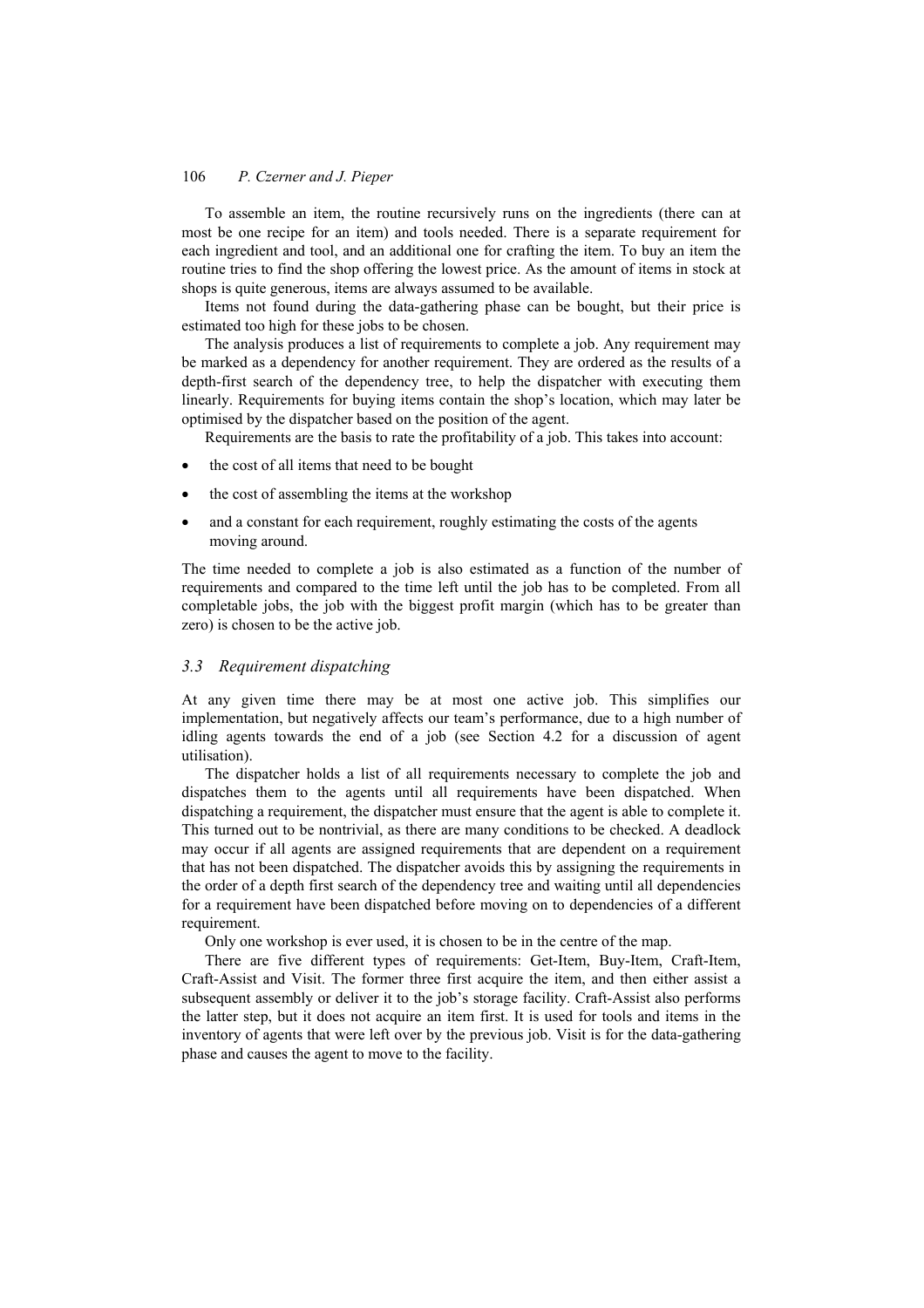The actual dispatching is based on the type of the requirement. An overview is given in Algorithm 1. For each available requirement an appropriate agent is chosen, subject to the following conditions:

- The agent must not already be assigned a requirement (there are exceptions, see below).
- The agent must be able to carry at least one of the target items.
- If the target item is a tool, the agent must be able to use that tool.
- If the target item is a tool, the agent must not be a truck.

Whether an item is a tool or not does not depend on the item, as any item might be used both as material and as tool in different recipes. Instead, this is determined by the job analysis when the recipe is selected.

In general, an agent may only execute one requirement at a time. However, the dispatcher may choose to upgrade an existing requirement. For example, any agent delivering an item to assembly may be upgraded to also execute the assembly.

The dispatcher may also choose to discard a requirement implied by the agent's requirement. An example would be the requirement to provide a tool for an assembly; an agent carrying the tool and participating in the assembly would fulfil this requirement implicitly.

**Algorithm 1** Dispatching a requirement

| <b>Input</b> a requirement $r = (type, item, amount, is tool)$                      |
|-------------------------------------------------------------------------------------|
| Output whether the requirement has been dispatched                                  |
| for all agents a do                                                                 |
| if is tool and (a cannot use <i>item</i> or a is truck) then                        |
| continue                                                                            |
| end if                                                                              |
| <b>if</b> type $\in$ {Get-Item, Buy-Item, Craft-Item} <b>then</b>                   |
| $available$ : = Number of items <i>item</i> that $a$ could carry                    |
| else if $type = \text{Craff-Assist}$ then                                           |
| <i>available</i> : $=$ Number of unreserved items <i>item</i> that <i>a</i> carries |
| end if                                                                              |
| if <i>available</i> = 0 then                                                        |
| continue                                                                            |
| else if <i>available</i> > <i>amount</i> then                                       |
| $available$ : = amount                                                              |
| end if                                                                              |
| if <i>a</i> is executing requirement $r'$ then                                      |
| if $r'$ implies $r$ then                                                            |
| Reserve <i>available</i> items <i>item</i> of a                                     |
| $amount: = amount - available$                                                      |
| else if $r$ implies $r'$ then                                                       |
|                                                                                     |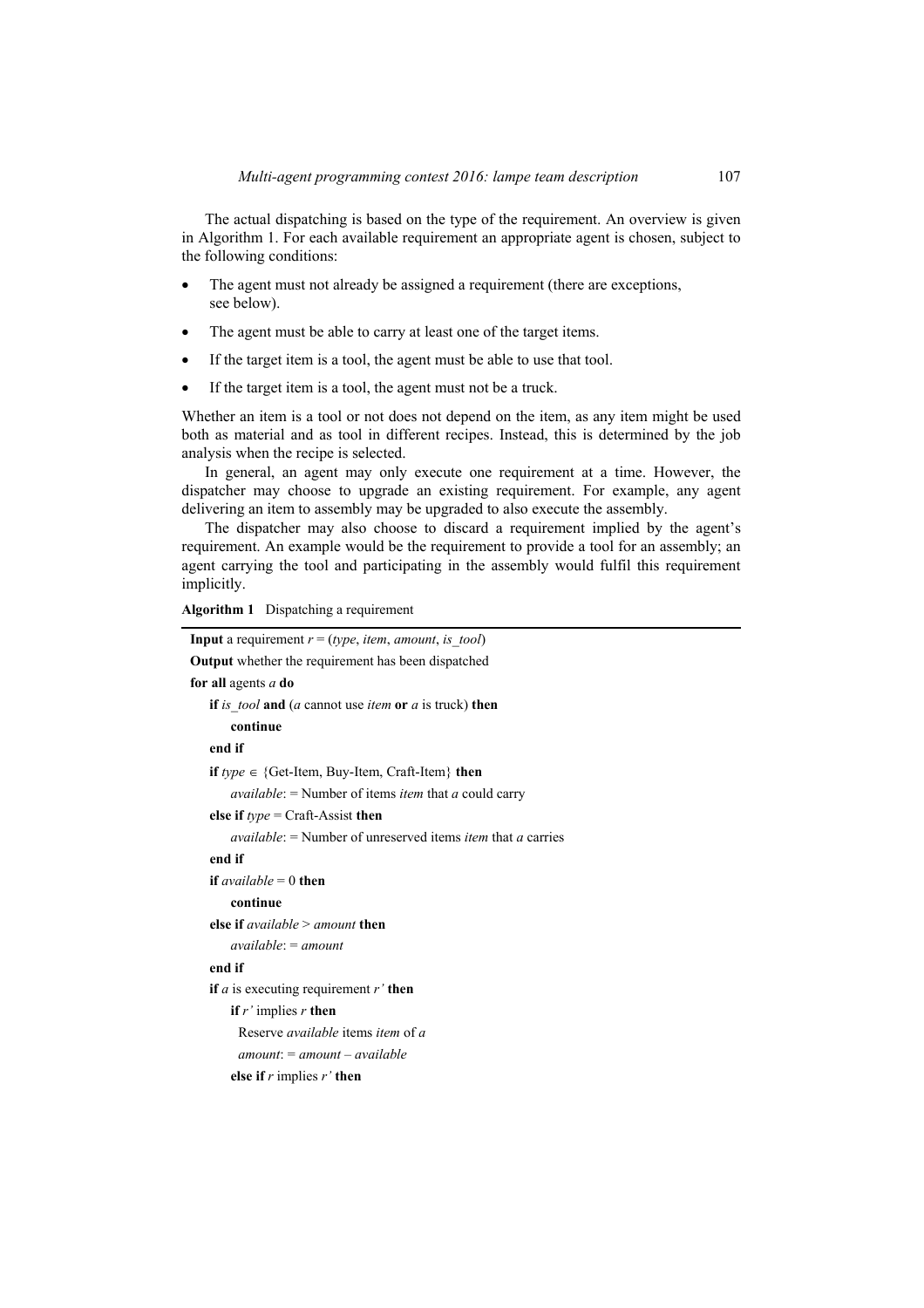```
 Reserve available items item of a
         amount: = amount − available 
          Assign r to a 
       end if
   else 
        Reserve available items item of a 
       amount: = amount − available 
        Assign r to a 
   end if
   if amount = 0 then 
       return true 
   end if 
end for 
return false
```
An agent unable to carry the full amount of items may be assigned a partial requirement. This is needed, as for some jobs or recipes not all items *can* by carried at the same time by any one agent. It is also possible to only partially discard a requirement.





It is necessary to keep track of the items in the inventory of an agent. Some may be needed to execute its current requirement or even a future one. The dispatcher marks these items as reserved until a specific requirement has been completed and takes care not to assign requirements that would make use of these items. Assembling items does not respect the reserved items, thus it is possible for an item to be taken out of the inventory of a different agent than intended. This is the reason for the expiration on requirement completion; when the assembly is done, the items intended to be consumed are no longer reserved and can be used by subsequent requirements.

When dispatching a requirement to buy an item, the corresponding shop may be changed, based on the distance between shop and agent and the item's price in a specific shop.

Completing the job relies on all agents to complete each requirement that has been assigned. Even a single one failing can cause agents to wait on ingredients for an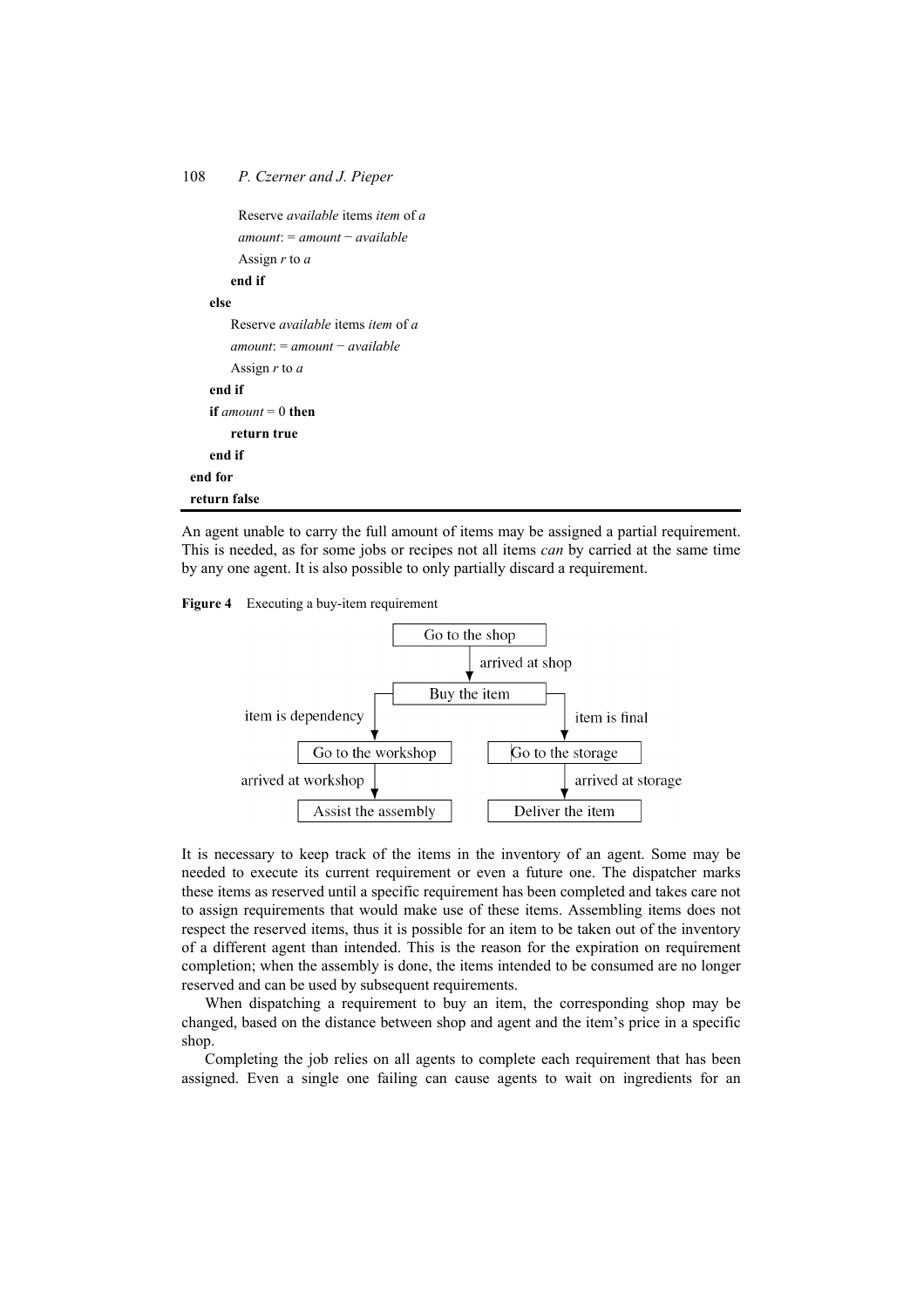assembly until the job is cancelled. Although an agent should not be able to fail any requirement, programming errors do exist. To eliminate the period of waiting, we implemented a watchdog, which triggers whenever a few rounds have passed without a successful action. This causes the team to abandon the current job and look for a new one.

### *3.4 Requirement execution*

The agents execute their current requirement via a finite-state machine. The requirements include travelling to the shop or workshop, purchasing or assembling an item, and finally delivering the product to either the storage for the job or the next assembly site. Figure 4 shows an example of the stages necessary to execute a Buy-Item requirement. Each stage of execution may span multiple steps of the simulation. To handle errors, for example due to random failures, each action is tried until it succeeds or the current job is cancelled.

While travelling, a subroutine estimates the distance an agent can travel using the current charge. In general the agent tries to charge – in case the current target is out of reach – by choosing a charging station that minimises the total distance travelled (first to the station, then to the target). However, an agent may choose to directly visit a charging station, if it would risk running out of fuel.

## **4 Evaluation**

During the first day of the contest, we faced technical difficulties and were not able to perform well. There was a bug inside the dispatcher, causing incorrect behaviour for assembly involving tools. Additionally, our communications layer depended on the socket buffering, which failed in some cases when running over an internet connection. This bug was still present during the first match of day two, affecting most of simulation 1 against team Python-DTU.

#### *4.1 Conservative heuristics in match against BathTUB*

In our match against team BathTUB simulation two exhibited interesting map generation. Before taking any job, we estimate its potential profit, so that we do not take any jobs when we expect to lose money. Sometimes this causes our agents to idle for extended periods of time. As shown in Figure 5, there was little activity until step 300, between steps 430 and 520, and after step 830. (Our agents did move in the first 20 steps, but no agent needed to charge.) Our heuristic is not perfect, as team BathTUB demonstrates by making a profit during the first period.

We completed only two jobs in total, compared to the five jobs finished by BathTUB. Our approach forms a distinct pattern, consisting of a sharp decline at the beginning, when most items are bought, followed by a long period with little agent activity, until the job is completed. Planning the jobs in advance in a centralised fashion enables a high degree of efficiency in terms of the money we spend, but it negatively affects our agent utilisation.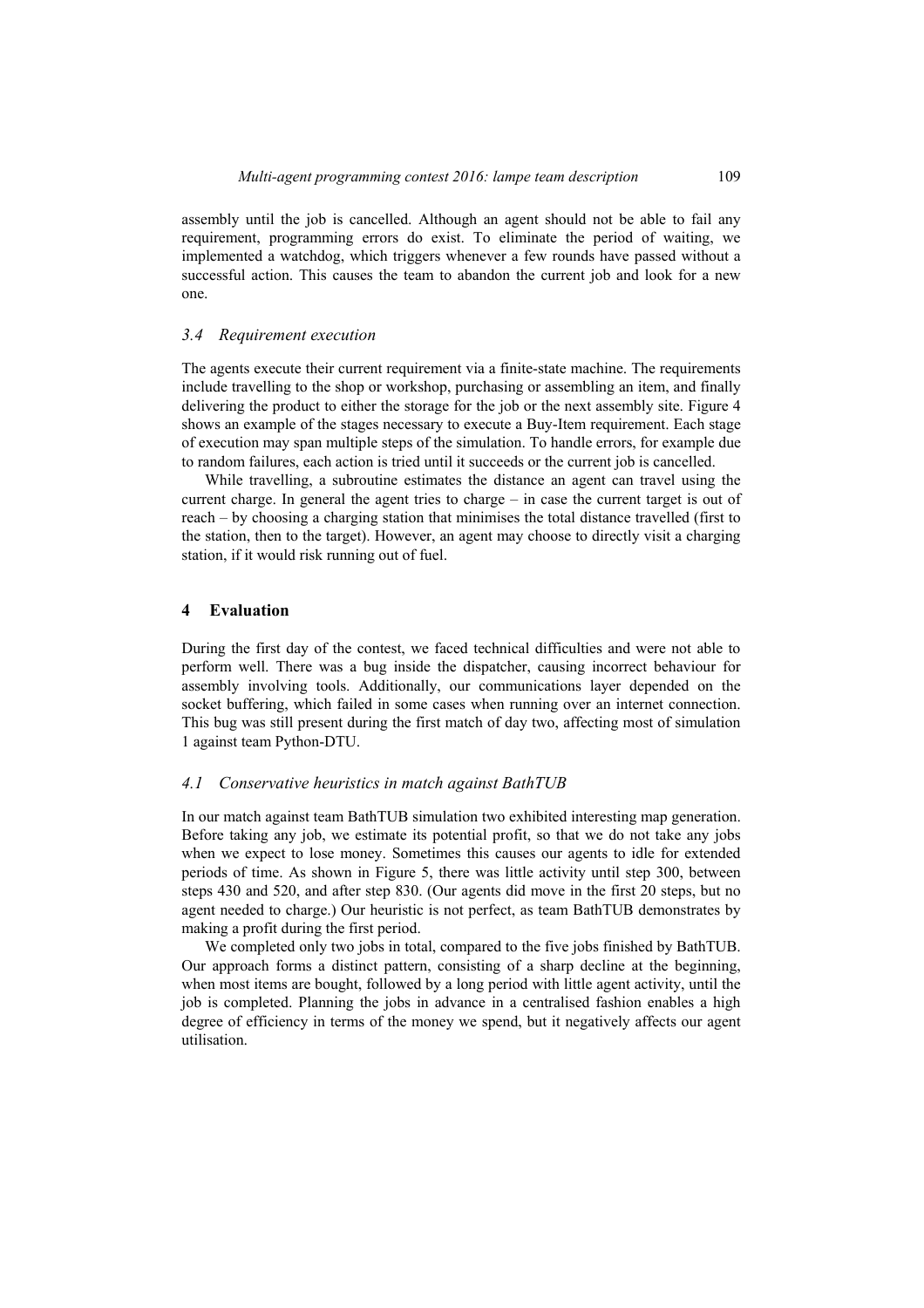

Figure 5 Money during simulation two against BathTUB (see online version for colours)

# *4.2 Low agent utilisation in match against PythonDTU*

Simulation two between team PythonDTU and us is shown in Figure 6. The general pattern is similar, but jobs are found more easily and completed in a shorter amount of time, resulting in a higher income. This pattern represents an ideal performance from our agents, without major interruptions.

**Figure 6** Money during simulation two against PythonDTU (see online version for colours)

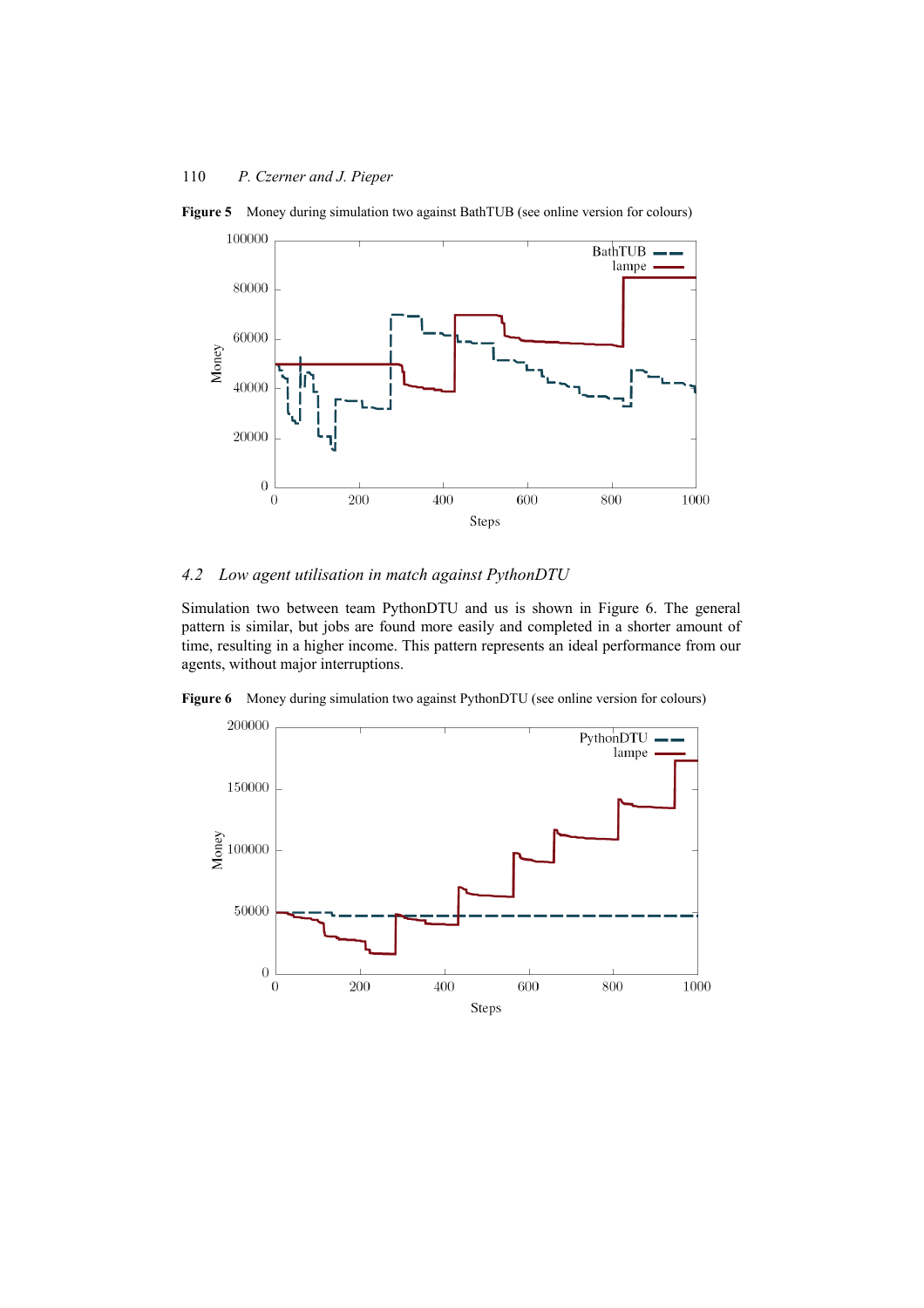

Figure 7 Activity of different teams (see online version for colours)

**Figure 8** Money during simulation one against PUCRS (see online version for colours)



Figure 7 shows the number of successfully completed actions (excluding skip and abort actions) in ten steps wide intervals. For comparison, the activities in simulation three between teams Flisvos-2016 and PUCRS are also shown. There is some noise originating from actions without effect, such as charging an agent with a full battery.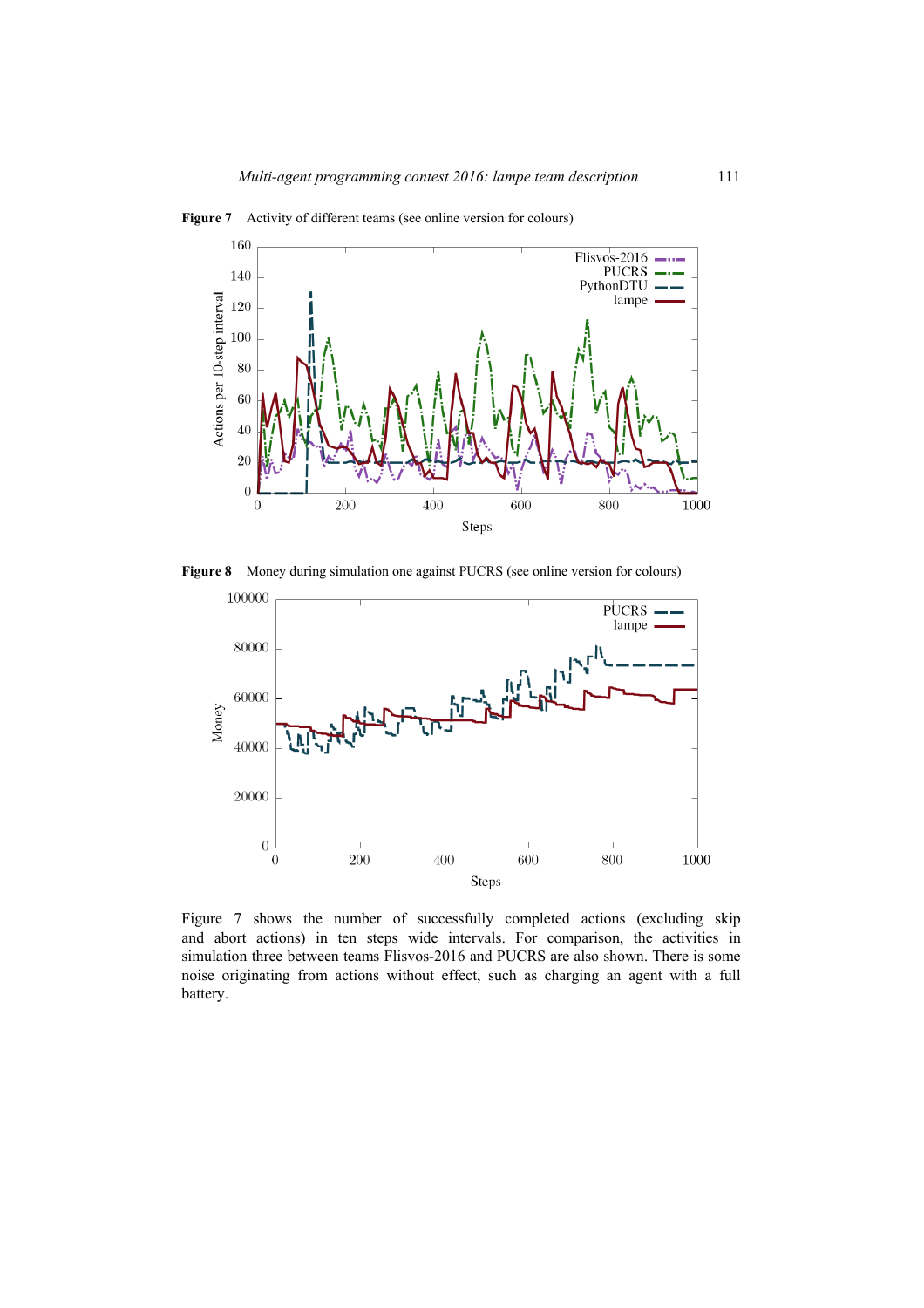Our agents completed six jobs in total, at steps 284, 433, 564, 660, 812, and 946. Following each job, there is a peak in activity, as the agents start to collect the items for the next one. Even in this phase, we reach an agent utilisation of only 80 actions per ten steps, which is 50% of the theoretical maximum. (There are 16 agents per team, with a maximum of one action per step, which yields an upper bound of 160 actions per ten steps.) After the initial peak, our agent utilisation declines until the job is completed.

Team Python-DTU did not perform many meaningful actions in this match, after their initial peak at step 120 the activity consists mostly of noise.

In the match between Flisvos-2016 and PUCRS the teams achieved a score of 350,240 and 761,920, respectively. PUCRS' agents were generally more active than ours, having both higher peak activity and less idle periods. In total our agents executed 3337 actions in our match and the agents of team PUCRS did 5254 in theirs. Flisvos-2016, surprisingly, executed only 1901 actions in total. This points to a high degree of efficiency of their agents, considering their score in this match and overall performance during the contest.

The number of actions of both teams PUCRS and Flisvos-2016 is more consistent over time than ours; they do not show the periods of inactivity exhibited by our team towards the completion of a job. The reason for this may be a more decentralised strategy that does not require the synchronisation of all agents at once.

### *4.3 Technical difficulties in match against PUCRS*

Figure 8 shows simulation one against team PUCRS. Our agents completed eight jobs in total, finishing with a score of 63,776, compared to 24 jobs finished by PUCRS with a score of 73,549. This simulation had low rewards per job, resulting in comparatively low scores for both teams.

The pattern of our team's money is similar to the other simulations, in that there is a steep decline at the beginning of a job, followed by a stable period until the job is completed. However, there are additional declines without having completed a job, for example in steps 468 and 887. These are caused by a bug, preventing our agents from cooperatively assembling items involving tools.

When there is no progress in completing a job, meaning that no successful actions (apart from abort and skip) were completed, the watchdog triggers and the active job is discarded, causing the team to look for a new job. This allows our agents to quickly recover from a deadlock scenario. The job analysis takes the existing inventory of agents and items delivered to cancelled jobs into account when selecting the next job.

During this simulation, our recovery features proved to be quite effective, as our agents managed to turn a profit even while unable to complete the more complex jobs. However, the aforementioned problems remain and team PUCRS' agents were able to earn a higher score, even without completing any jobs in the last 239 steps. We believe their key advantages to be a higher agent utilisation, and a focus on smaller jobs.

On average, we earned 1,722 points per job, while PUCRS gained 981 per job. They were able to complete three times as many jobs, leading to the final score. Our strategy focuses on being able to complete any job, even those involving many agents and multiple stages of assembly. We are less efficient in completing smaller jobs due to the overhead imposed by having only one active job at a time. This leads us to prioritise longer jobs with higher rewards. It is necessary to synchronise our agents with regards to cooperative assembly of items, limiting our agent utilisation significantly.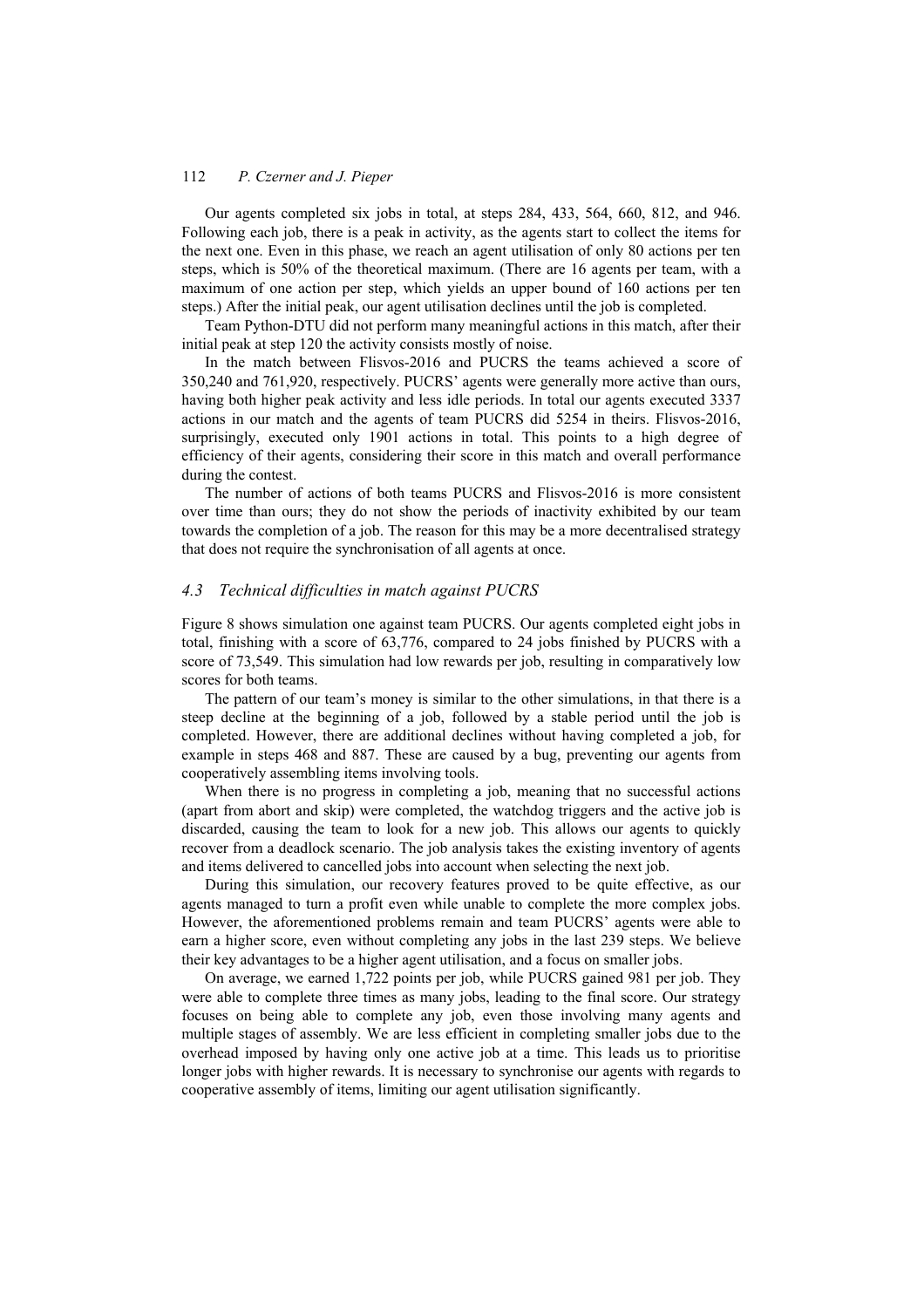# *4.4 Other problems during the contest*

Our team is able to complete jobs quite consistently, but on some maps we run into problems with our routing. The heuristic responsible for charging the agents is based on rectangular distance to the target. In general, a heuristic can either overestimate the actual distance, or underestimate it. The former causes excessive charging (reducing the efficiency of travelling), and may result in loops, where an agent can never reach a target, always returning to the charging station. The latter results in agents without charge, needing to call breakdown service, which has severe penalties regarding both time and money. Our heuristic exhibits both, but it does tend to overestimate distance.

Another problem is our disregard of locality, both in estimating expenses and in planning routes. Ideally the job analysis would consider the location of shops, workshops and storage facilities and adjust its estimate of the job's cost and duration. For the dispatcher, most of our efforts have focused on selecting any agent that will complete the requirement. Little time has been invested in dispatching to the most suitable of such agents, including the rather obvious consideration of the agent's position.

Loops between one charging station and a target were common enough that we detect them and order the agent concerned to proceed to the target regardless of charge. Having an agent running out of charge is preferable to having loops, as the latter prevents any progress in completing the job. Unfortunately, loops involving two charging stations are not detected and have been observed in some of the matches (e.g., simulation one against team BathTUB).

#### *4.5 Design and implementation choices*

Our architecture is centralised, which eliminates the need to communicate between agents and simplifies agent synchronisation, enabling a sequential implementation. We believe this to be well suited to conventional programming languages. There are drawbacks in not being able to distribute the system across multiple machines or cores, which would provide performance benefits. However, we did not experience any performance problems during either the contest or testing.

Our architecture was built specifically for our strategy in this year's contest and is not reusable. There are further problems in using a centralised strategy, which were discussed in the previous sections.

The system was developed in  $C++$  without the usage of any agent-specific technology. The communication with MASSim was implemented from the ground up, using the XML based protocol over TCP/IP sockets. Other approaches would be the utilisation of an existing platform from  $C++$  or the use of an agent-oriented programming language.

Using an existing platform has the benefit of not having to write code that interfaces with the MASSim platform and being able to focus on the logic controlling the agents. Code interfacing with MASSim makes up most of our codebase when counting lines (as discussed in Section 2) and we spent roughly half of our programming time developing it, suggesting a large potential for time savings in this area. It is also worth noting that the bug in our communications layer mentioned at the beginning of this section, which prevented us from playing in two simulations, could have been avoided by using a stable framework.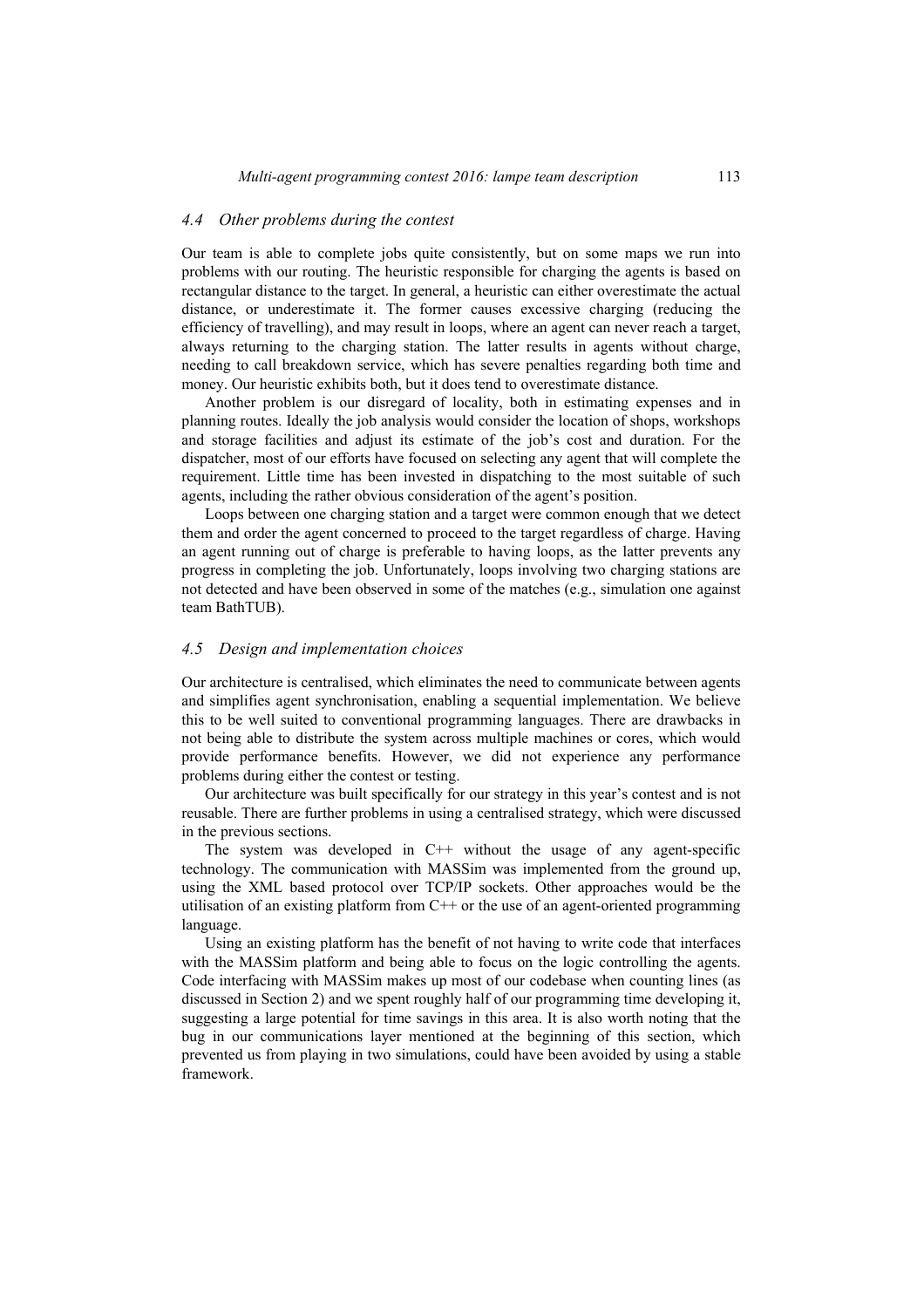However, there would still be a need to wrap or convert the data structures into a format that can easily be read and written by  $C++$  code, which makes up most of our current nonagent code. Furthermore, there is additional complexity in crossing language boundaries.

There are no specific benefits of  $C^{++}$  with regards to our architecture or strategy; the system could easily have been implemented in a comparable, general-purpose programming language. C++ in particular offers static type checking, large freedom in the choice of abstractions and a potential for high performance.

Agent-oriented programming languages are designed to work well in multi-agent systems, such as the scenario used in the MAPC, whereas C++ is a general purpose language, without features specific to agent programming. As a result, our agent code is verbose and cumbersome to write. However, writing very explicit agent code can be beneficial, in that it is easy to reason about the behaviour of code.

## **5 Conclusions**

Our participation in the 2016 MAPC has been a valuable source of experience in developing a  $C^{++}$  application within the context of multi-agent systems. We felt that  $C^{++}$ was quite suitable with regards to our approach, allowing us to build our own abstractions and be explicit about all operations during our applications execution.

Our architecture enabled us to handle complex jobs having multiple levels of dependencies. It did suffer from low agent utilisation, and much data with a potential for optimisation is not taken into account. The underlying routines handling the travelling of agents are not able to work consistently on all maps, causing additional problems.

Overall we are quite happy with our results, especially considering that this is our first time participating in the MAPC. The technical problems were unfortunate, but at least we did not run into any memory issues. Our system was competitive once we got it to work, but did not achieve the effectiveness of teams PUCRS and Flisvos.

# **6 Team overview: short answers**

#### *6.1 Participants and their background*

What was your motivation to participate in the contest?

We wanted to evaluate our implementation regarding both its stability and competitiveness.

What is the history of your group? (course project, thesis,...)

The system was developed within a course project.

What is your field of research? Which work therein is related? Does not apply.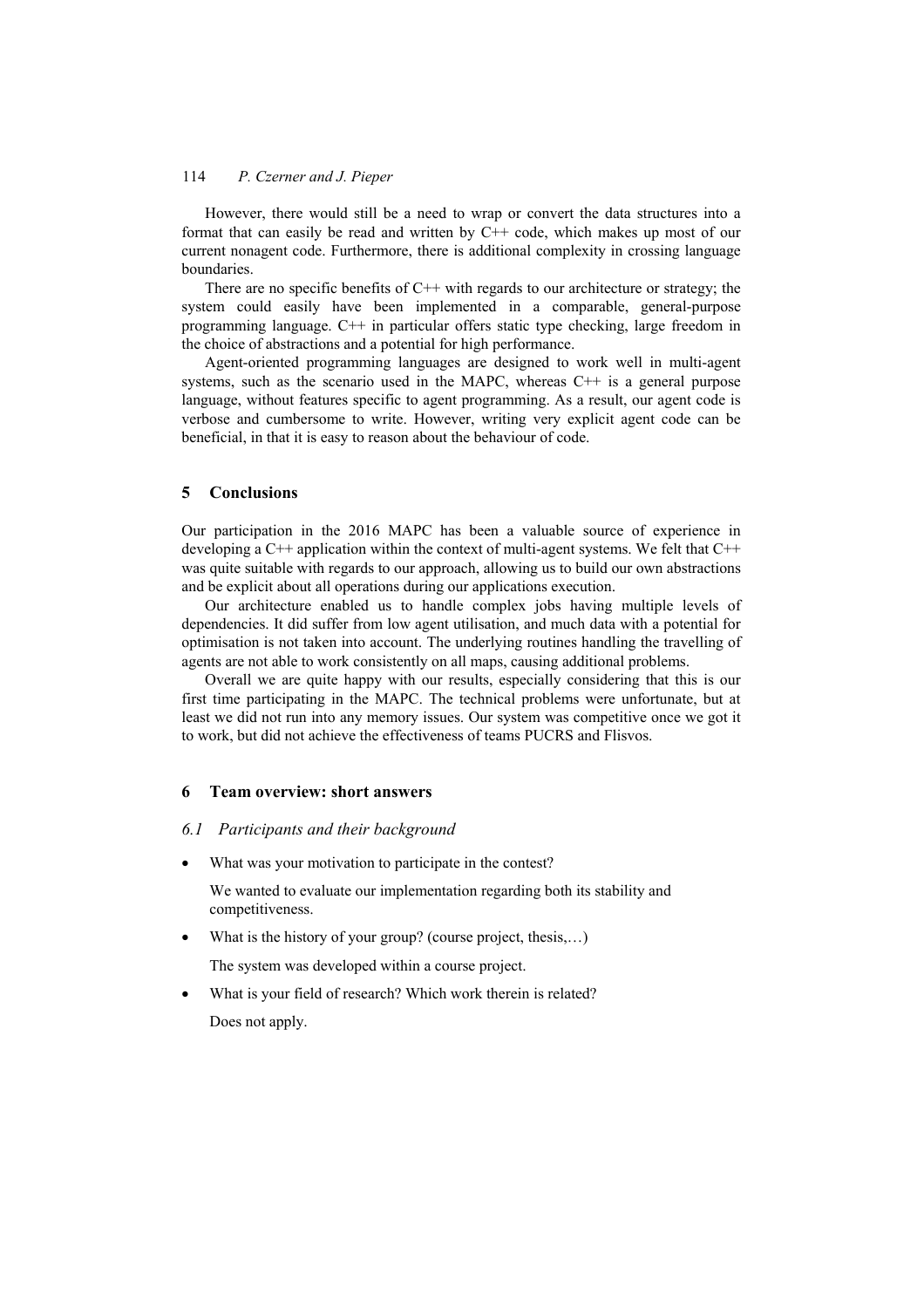# *6.2 The cold hard facts*

• How much time did you invest in the contest (for programming, organising your group, other)?

About 250 person hours were spent, about 200 hours to write code and 50 hours to write documentation.

• How many lines of code did you produce for your final agent team?

The code base consists of 4,805 lines of C++ code (excluding comments and blanks), of which 882 are describing agent behaviour.

• How many people were involved?

Two people worked on the project.

- When did you start working on your agents? April 2016
- *6.3 Strategies and details*
- What is the main strategy of your agent team?

All decisions are made by a central entity. A job is chosen based on expected profitability, then a dependency tree is calculated and executed.

• How does the team work together? (coordination, information sharing, ...)

Everything is centralised and planned in advance, this includes actions requiring multiple agents.

• What are critical components of your team?

The three main components are the job analysis, which creates the dependency tree, the dispatcher, responsible for selecting new jobs and assigning tasks to the agents, and the finite state machines executing those tasks.

• Can your agents change their behaviour during runtime? If so, what triggers the changes?

In the downtime between jobs the dispatcher will have the agents visit shops, to learn the prices of items.

• Did you make changes to the team during the contest?

We fixed bugs that cropped up during the matches.

• How do you organise your agents? Do you use, e.g., hierarchies? Is your organisation implicit or explicit?

There is a central entity collecting the perceptions of all agents and assigning actions to each of them.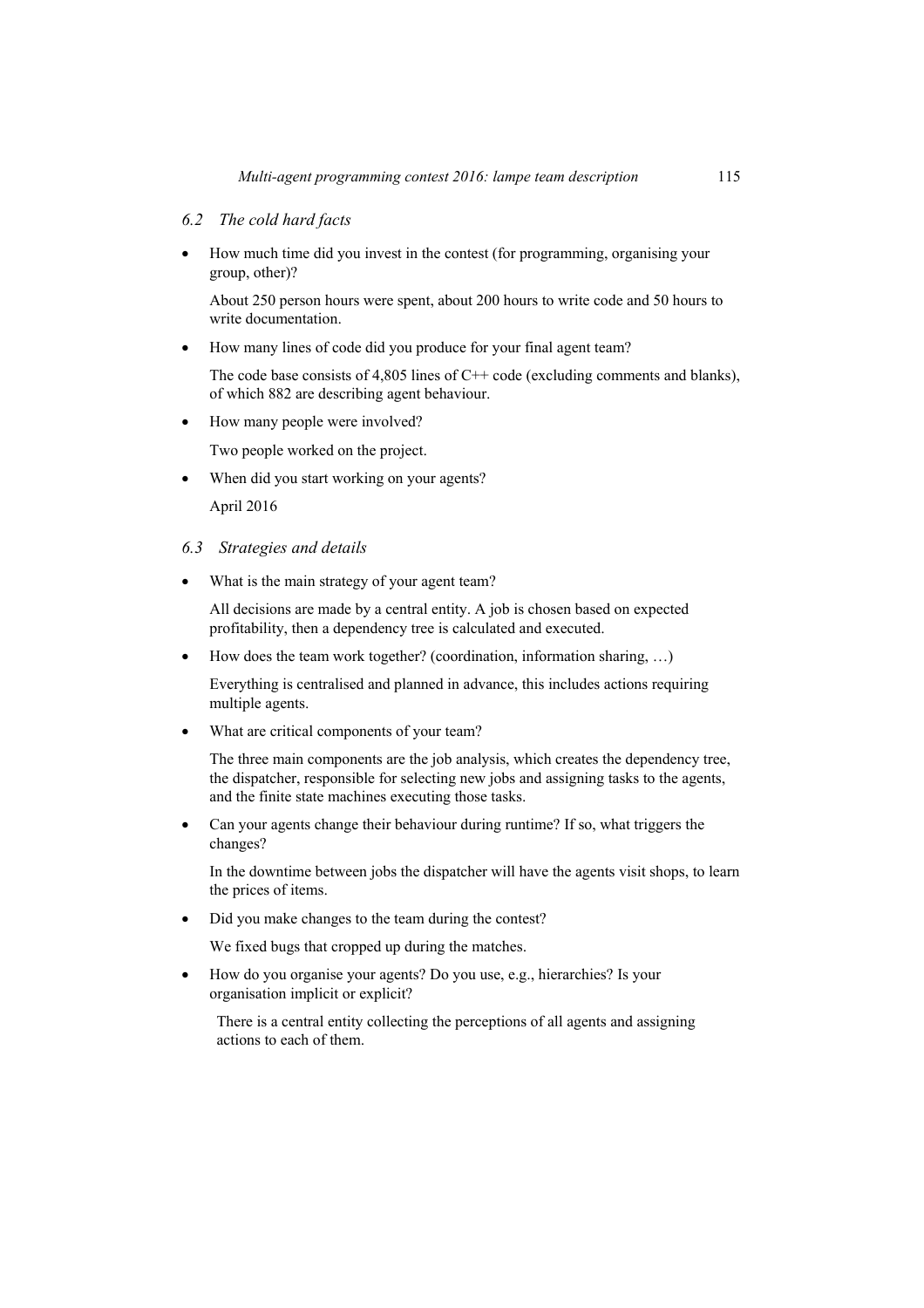- Is most of your agents' behaviour emergent on an individual or team level? Only the travelling (including charging) happens on an individual level.
- If your agents perform some planning, how many steps do they plan ahead? The agents plan the execution of one job, which generally takes around 200 steps to complete.
- If you have a perceive-think-act cycle, how is it synchronised with the server? We react to messages sent by the server.

# *6.4 Scenario specifics*

• How do your agents decide which jobs to fulfil?

The dependency tree for each job is used to estimate the costs of completing a job. Whenever there is no active job, the agents choose the most profitable job that does not yield a loss.

• Do your agents make use of less used scenario aspects (e.g., dumping items, putting items in storage)?

No, we did not use these features.

• Do you have different strategies for the different roles?

No, the dispatcher favours faster agents and trucks are excluded from certain tasks, but mostly the logic is the same for all agents.

• Do your agents form ad-hoc teams for each job?

No, there is only one team and one job.

What do your agents do when they do not pursue any job?

They visit shops that have not been visited before to learn the prices of their items.

#### *6.5 And the moral of it is …*

What did you learn from participating in the contest?

We learned a lot about developing MAS related abstractions in C++.

What are the strong and weak points of your team?

Our team is able to complete even very complex jobs with a few dozen intermediate tasks. It is also quite good at ignoring unprofitable jobs. There are still some problems with the pathfinding and keeping all agents occupied.

• How viable were your chosen programming language, methodology, tools, and algorithms?

C++ leaves the programmer a large degree of freedom in the choice of abstractions. It allowed us to express our ideas in a straightforward way and made it easy to reason about the behaviour of code.